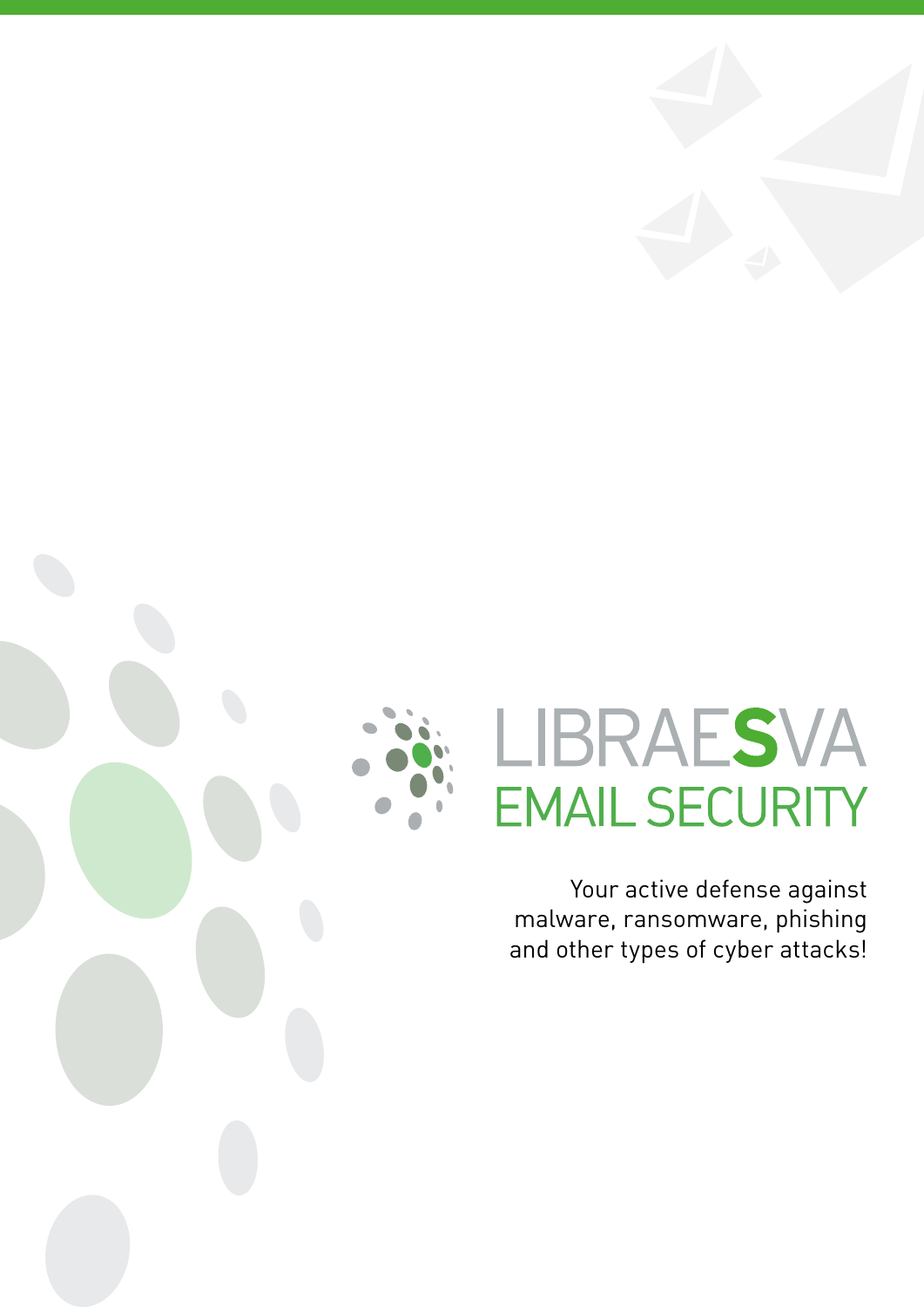## Libraesva Email Security Gateway protects your business, detecting all types of cyber threats and attacks spread via email

Thanks to 14 levels of in-depth analysis, sandbox protection and machine learning technologies, Libraesva Email Security Gateway provides its customer with 360 degree protection, against targeted Business Email Compromise (BEC) attacks, ransomware, phishing, trojans, next-generation spam and malware.

## **BENEFITS**

- 01 Easy and quick to deploy, immediate protection
- 02 Effective, reliable and certified
- 03 Seamless integration with any email server, including Office365™, Exchange™, G Suite™, Zimbra© and many others
- 04 Machine learning and Artificial Intelligence technologies protect against advanced and still unknown threats
- 05 Next generation proactive sandboxing technology to block not-yet-known malware

## Flexible deployment

#### ON-PREMISE

Certified Virtual Appliance for VMware vSphere, MS Hyper-v, Citrix Xen Server

- 06 High Availability and load balancing with Active-Active Cluster and Distributed Setup deployment
- 07 Email continuity, to secure access to your email
- 08 Up to three antivirus engines including Avira™ and Bitdefender™
- 09 Real time reporting and access to the Threat Analysis Portal
- 10 Premium 24/7 support through email, telephone or the web

#### PRIVATE CLOUD

Libraesva Email Security Gateway instances hosted on a dedicated Cloud virtual machine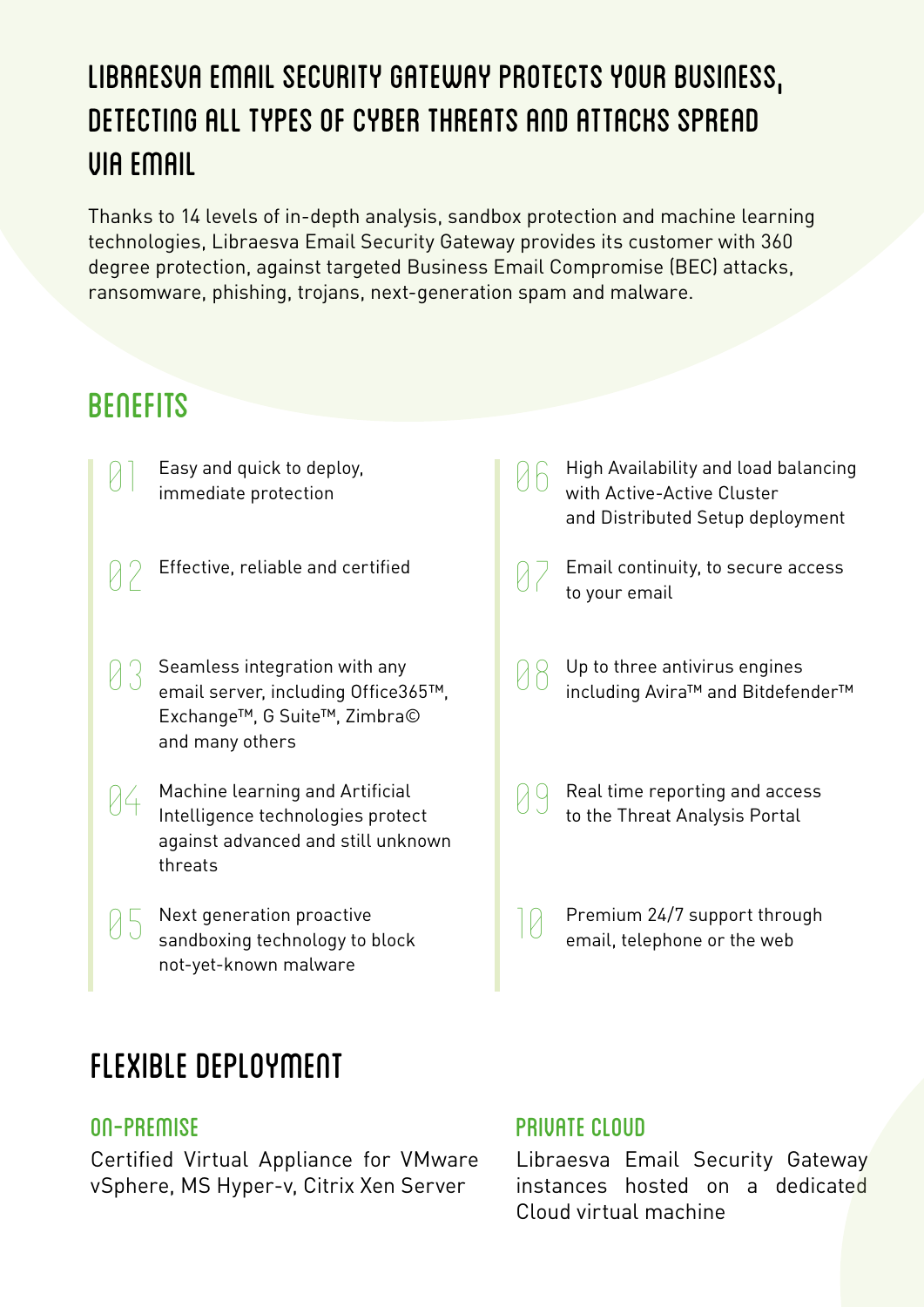## email threats: got it covered

Libraesva Email Security Gateway is the most effective email security gateway at ensuring your email communication up time and provides in depth analysis for all inbound and outbound messages. Protecting your business against all forms of known and unknown email threats.

#### Innovative Technologies and Multi-Layer Engine

Libraesva Email Security Gateway provides full protection to your email by using a multi-layered analysis engine, up to three antivirus engines and innovative technologies like the proprietary URLSand and QuickSand Sandboxes, to deeply analyse all incoming emails.

#### Real Time Protection

Libraesva Email Security Gateway analyses the behaviour of every email by using machine learning and artificial intelligence, to provide an advanced threat protection! The EsvaLabs security engineers analyse the feedback from live installations and update the definitions in real time so that the updates are available to all Libraesva Email Security Gateway instances immediately.

#### Outbound Email Protection

Libraesva Email Security Gateway also analyses all outgoing emails to protect your reputation from spam sent by botnets.

#### Effective and Certified

Awarded by several independent organizations, Libraesva Email Security Gateway provides highly accurate email and spam blocking with a spam catch rate up to 99.99% (Virus Bullettin) and near to zero false positives.

#### Threat Analysis Portal

The new Threat Analysis Portal allows users to analyse threats detected by their Libraesva Email Security Gateway and to compare to global statistics.